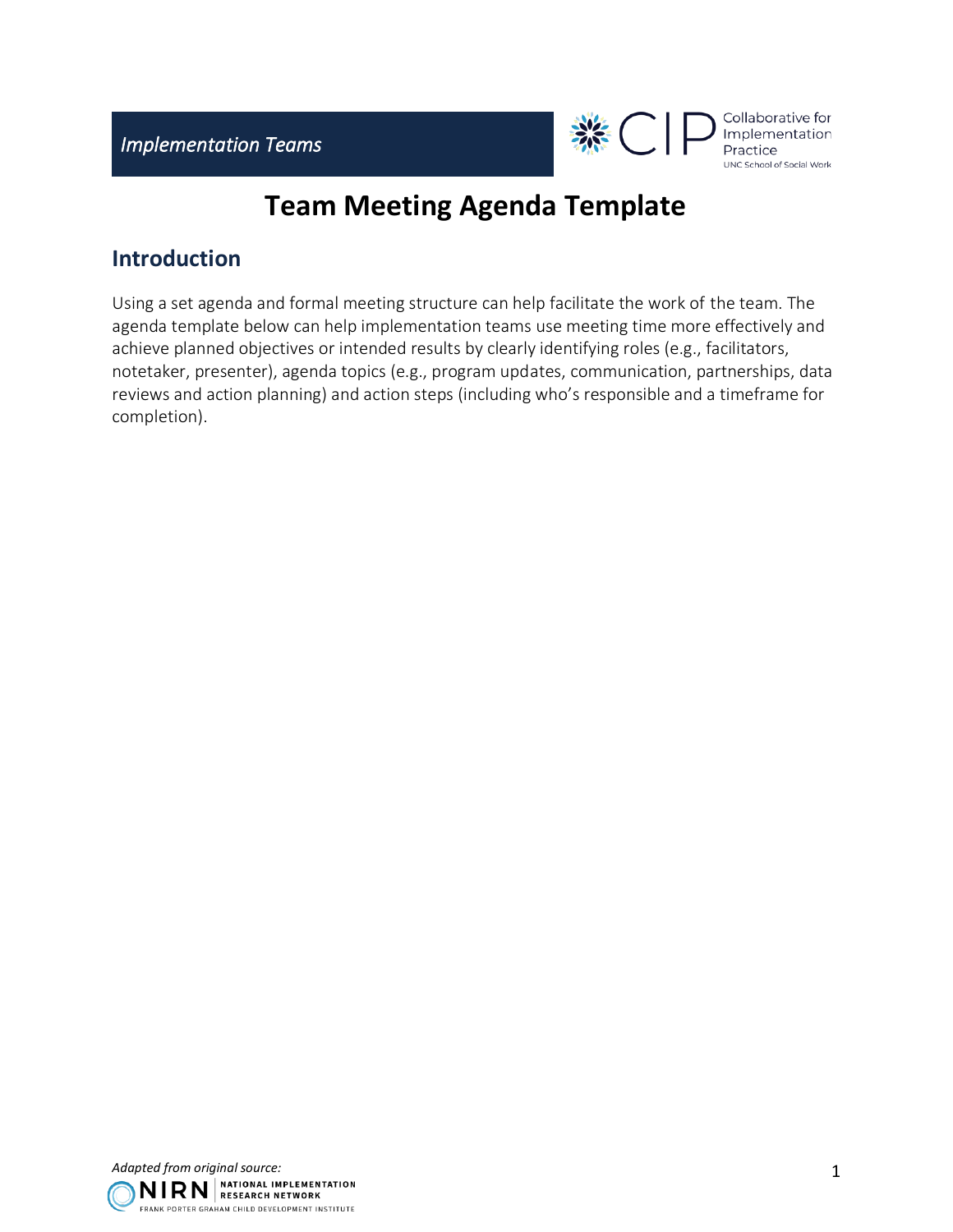# **Team Meeting Agenda**

Date: Time: Location: Visuals & Audio:

#### Attendees: Regrets:

Facilitator: Note-taker:

## Objectives/Intended Results:

• Participants will…

| <b>Time</b> | <b>Task/Activity &amp; Notes</b> |  |  |
|-------------|----------------------------------|--|--|
|             | Welcome & Check-in               |  |  |
|             | Item                             |  |  |
|             | Person presenting                |  |  |
|             | Item                             |  |  |
|             | Person presenting                |  |  |
|             | Item                             |  |  |
|             | Person presenting                |  |  |
|             | Closing                          |  |  |
|             |                                  |  |  |

## Identified Follow up Actions & Plan

| <b>Action Needed</b> | <b>Resources</b> | Person Responsible | <b>Timeframe</b> |
|----------------------|------------------|--------------------|------------------|
|                      |                  |                    |                  |
|                      |                  |                    |                  |
|                      |                  |                    |                  |
|                      |                  |                    |                  |
|                      |                  |                    |                  |
|                      |                  |                    |                  |